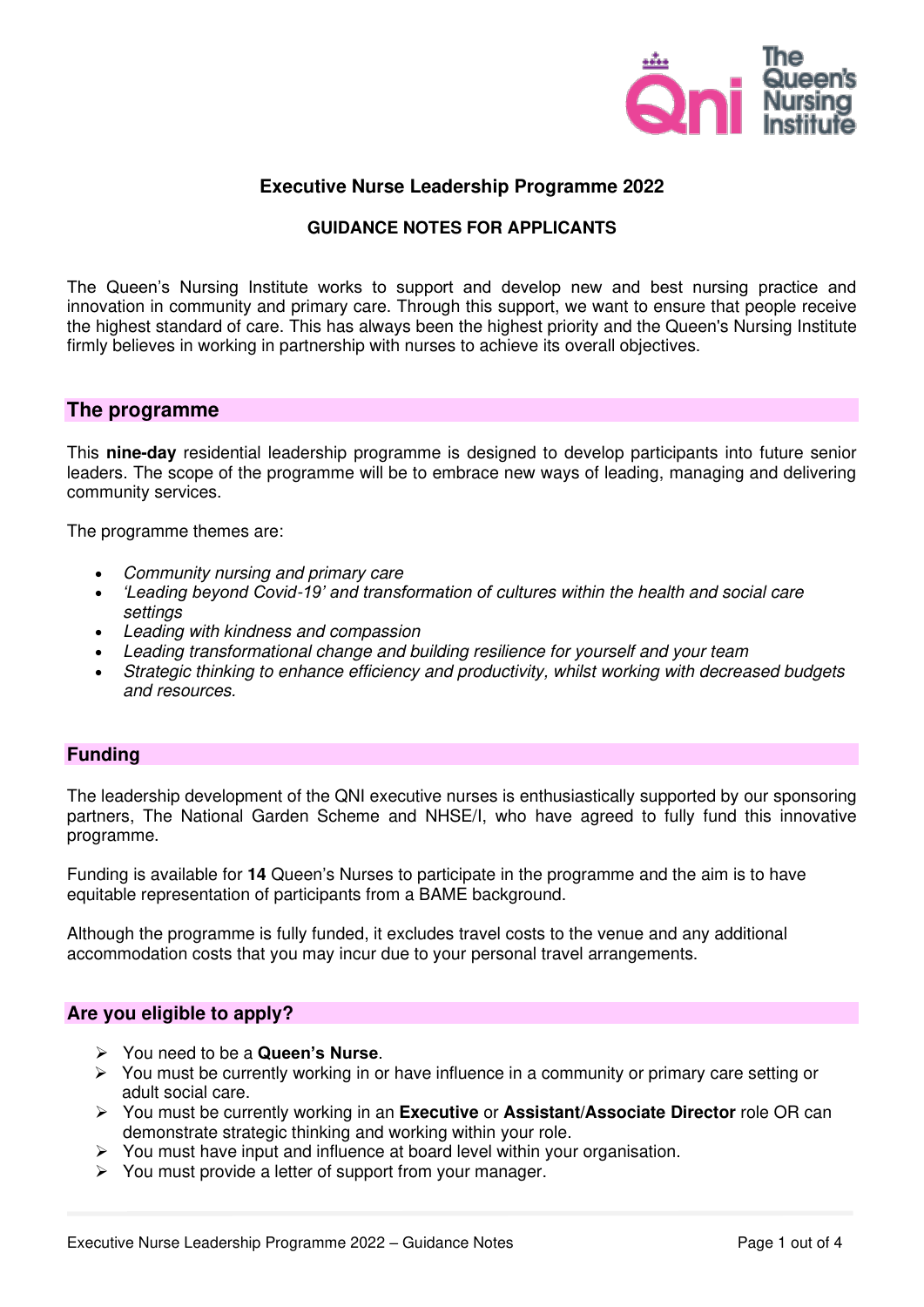## **Selection criteria**

Your application **must** demonstrate the following:

- Determination to deliver high quality community nursing care
- Motivation and enthusiasm to participate in the programme
- Insightful attitude to learning
- Insight into self and own abilities
- Individuality and ability to have an independent opinion
- Ability to push boundaries and independently problem solve
- Innovative and dynamic ways of thinking.

### You **cannot** apply:

- If you do NOT have the support of your line manager
- If *it's* NOT your intention to remain in an Executive or Assistant Director Nurse role or a role where you can influence strategy.

## **Application**

Please ensure that you complete **all** sections of the online application form before you submit it. As the application form is quite long, we recommend you prepare the answers to some of the questions beforehand. The list of the questions is available at the end of this guidance.

**Please note** that you will also require to attach the letter of support from your line manager to the online application form in PDF or JPG format, so please make sure you have it **before** you start the application. It is expected that your employing organisation will release you to attend the programme and a letter of support from your manager must confirm this.

When completing the online application form, you will be able to save it and continue later. If you choose this option, the system will generate a link that will allow you to return to the form later. Please make sure you save the link as we won't be able to provide it to you. The link will be available on the screen after clicking "Save and continue later" button. You will also be given an option to send the link to your email address. If you don't receive the email in your Inbox, please check your Spam/Junk folder.

Once you submit the online application form, you will receive an automatic email from us with a PDF copy of your application. If you don't receive the email in your Inbox, please check your Spam/Junk folder.

If you have any questions, please contact us on [qnileaders@qni.org.uk.](mailto:qnileaders@qni.org.uk)

## **Closing date**

The closing date for applications is **Sunday 30th January 2022 at 11.59pm**.

Late applications will not be considered.

#### **Selection Process**

All completed applications received by the closing date, as above, will be reviewed by an internal assessment panel. We will let you know whether you have been shortlisted the week commencing **Monday 7th February 2022.** 

**Formal** interviews for shortlisted applicants will take place online on **15th and 17th February 2022**.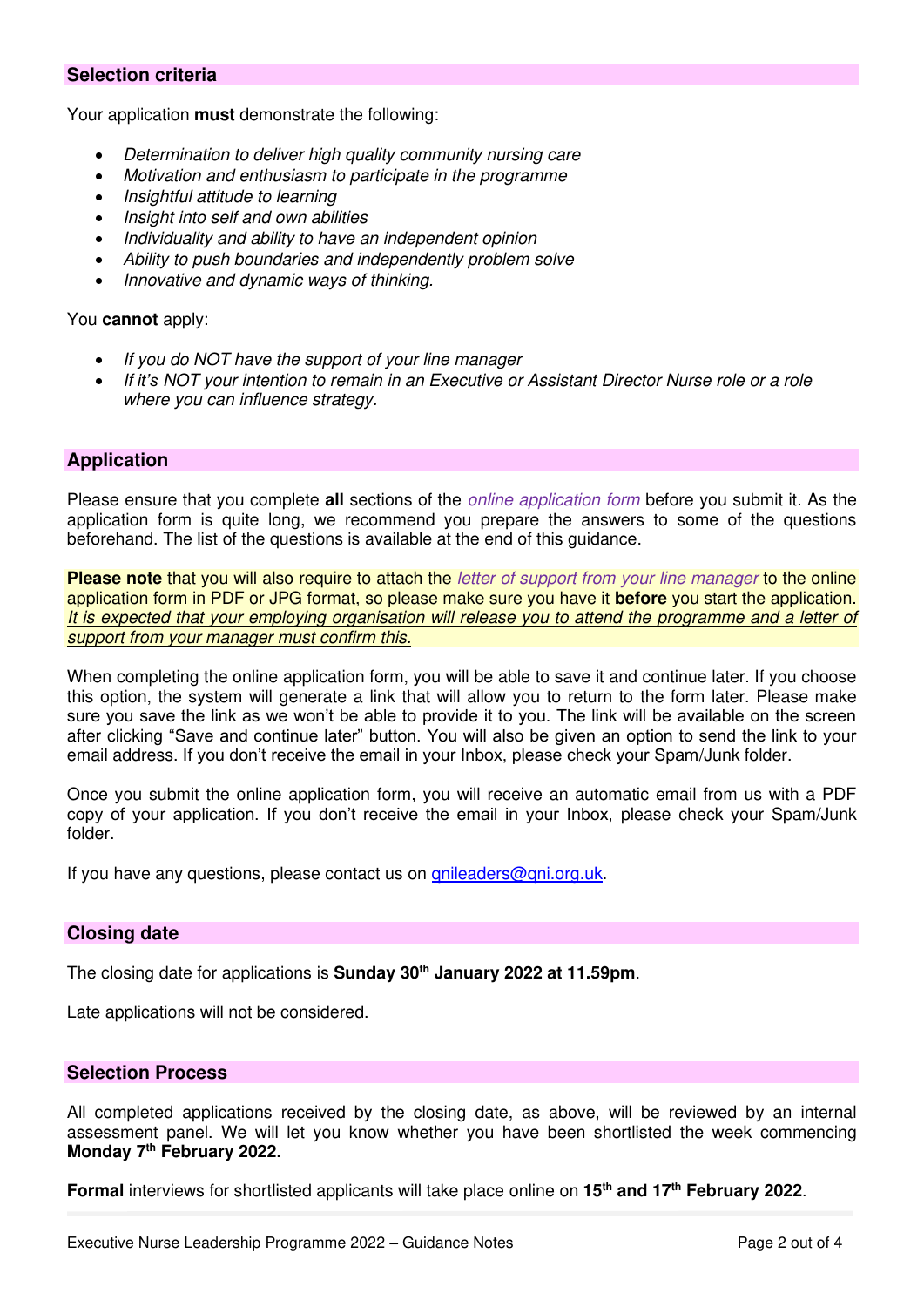### **Commencement of programme**

Duration of programme is over **six** months and there is an expectation that you will attend all of the residential sessions.

- **Induction**  3 March 2022 (2-hours online meeting)
- **Module 1**  9-11 March 2022 (residential)
- **Module 2**  25-27 May 2022 (residential)
- **Module 3**  10-12 August 2022 (residential)\*

**Venue:** Lane End Conference Centre, Buckinghamshire**.** Please note**,** we do **not** fund travel costs to the venue and any additional accommodation costs.

\*The above residential structure is dependent on the Government pandemic rules and will proceed online if needed.

### **Programme Delivery**

This programme will be delivered utilising a variety of different methods including presentations, facilitation, online workshops, lectures, group work including simulation and visits. These are intended to provide exposure to different ways of thinking and learning and to expand the ability to embrace and think creatively. It is an expectation that participants will receive all experiences as an opportunity to learn and stimulate reflection in order to develop skills further as a nurse leader.

All participants are invited to receive their certificate of achievement at the QNI Awards Ceremony following completion of the programme in 2022.

#### **Mentorship**

All participants will have access to a mentor to assist with their development as a leader in an organisation and their ability to lead others. The main role of the mentor is to assist the participant to focus on their professional career aspirations and development. Mentors are prepared and supported by the programme team and provided with a mentor handbook.

There is also an opportunity to link with a previous alumnus of the Executive Nurse programme, arranged through the QNI and also to arrange a peer-based 'shadowing experience'.

**If you have any queries on any aspect of your application, please do not hesitate to contact Sharon Aldridge-Bent at [sharon.aldridge-bent@qni.org.uk.](mailto:sharon.aldridge-bent@qni.org.uk)**

**Any admin queries can be sent to qnileaders@qni.org.uk.**